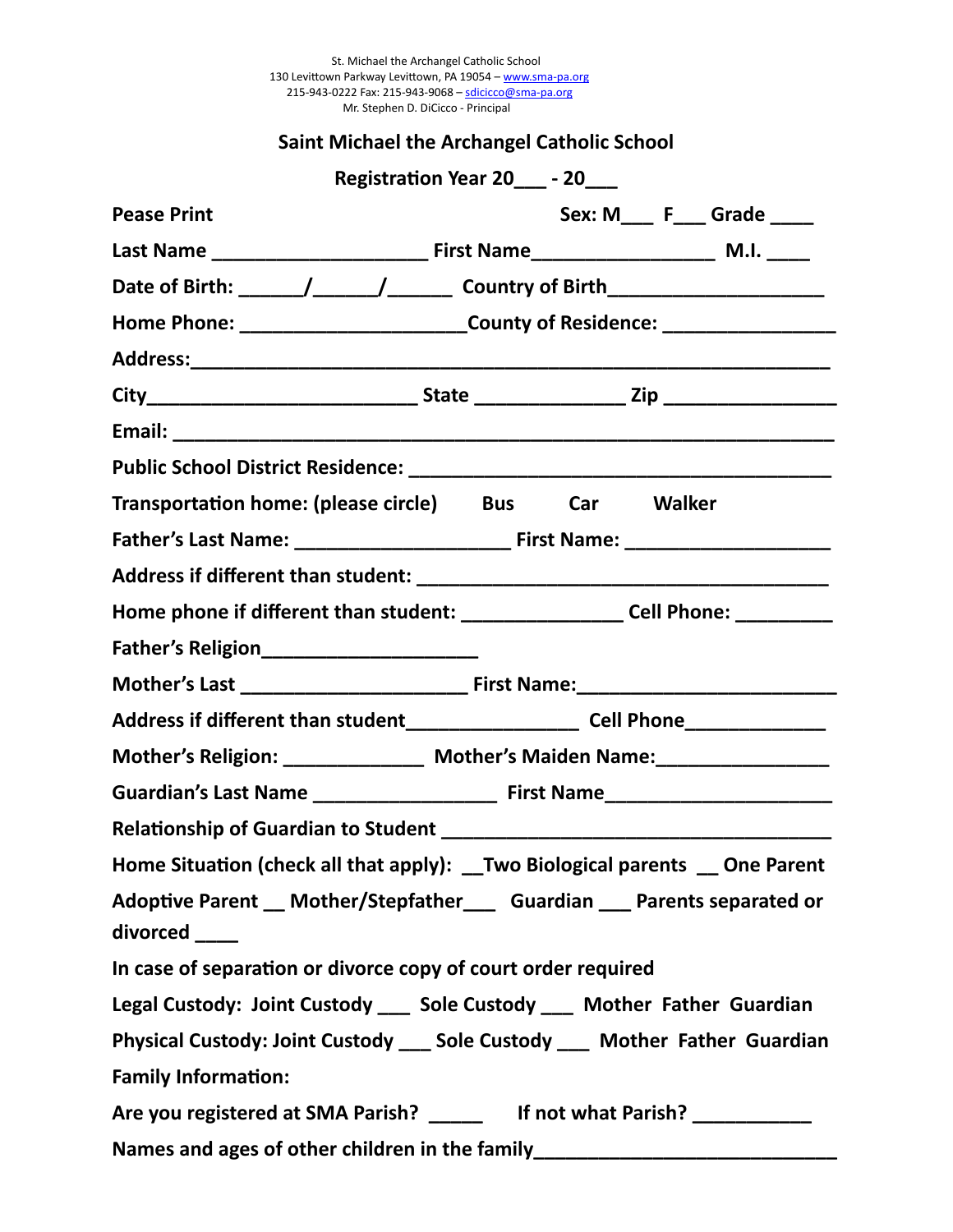| <b>Ethnicity (optional) circle one:</b>                                              |  |
|--------------------------------------------------------------------------------------|--|
| Asian Native American African American Caucasian Hispanic European                   |  |
| Middle Eastern Multi-Raced                                                           |  |
|                                                                                      |  |
| <b>Sacramental Information:</b>                                                      |  |
| Religion of Student ______________                                                   |  |
| Baptism: Date __________ Church: ______________ City_____________ State _____        |  |
| Penance: Date __________ Church: _______________ City ____________ State _____       |  |
| Eucharist: Date ___________ Church____________________ City _____________ State ____ |  |
| Confirmation: Date _________ Church________________ City __________ State ____       |  |
| Previous schools attended and years:                                                 |  |
| Did your child receive and evaluation or testing prior to or during the current      |  |
| Has your child attended ? (check any that apply) Remedial Reading ___                |  |
| Speech Class ___ Gifted Program ___ Remedial Math ___ Hearing ____                   |  |
| Counseling ___                                                                       |  |
| Was your child recommended by his /her teacher/ administration to enroll in          |  |
| any of the above programs? No ___ Yes explain __________________________________     |  |
| From your own observations progress reports and teacher conferences how              |  |
| would you describe your child's achievement in School?                               |  |
| Above Average _________ Average _________ Below Average ___________                  |  |
| Is there any other information you feel we should know?                              |  |
|                                                                                      |  |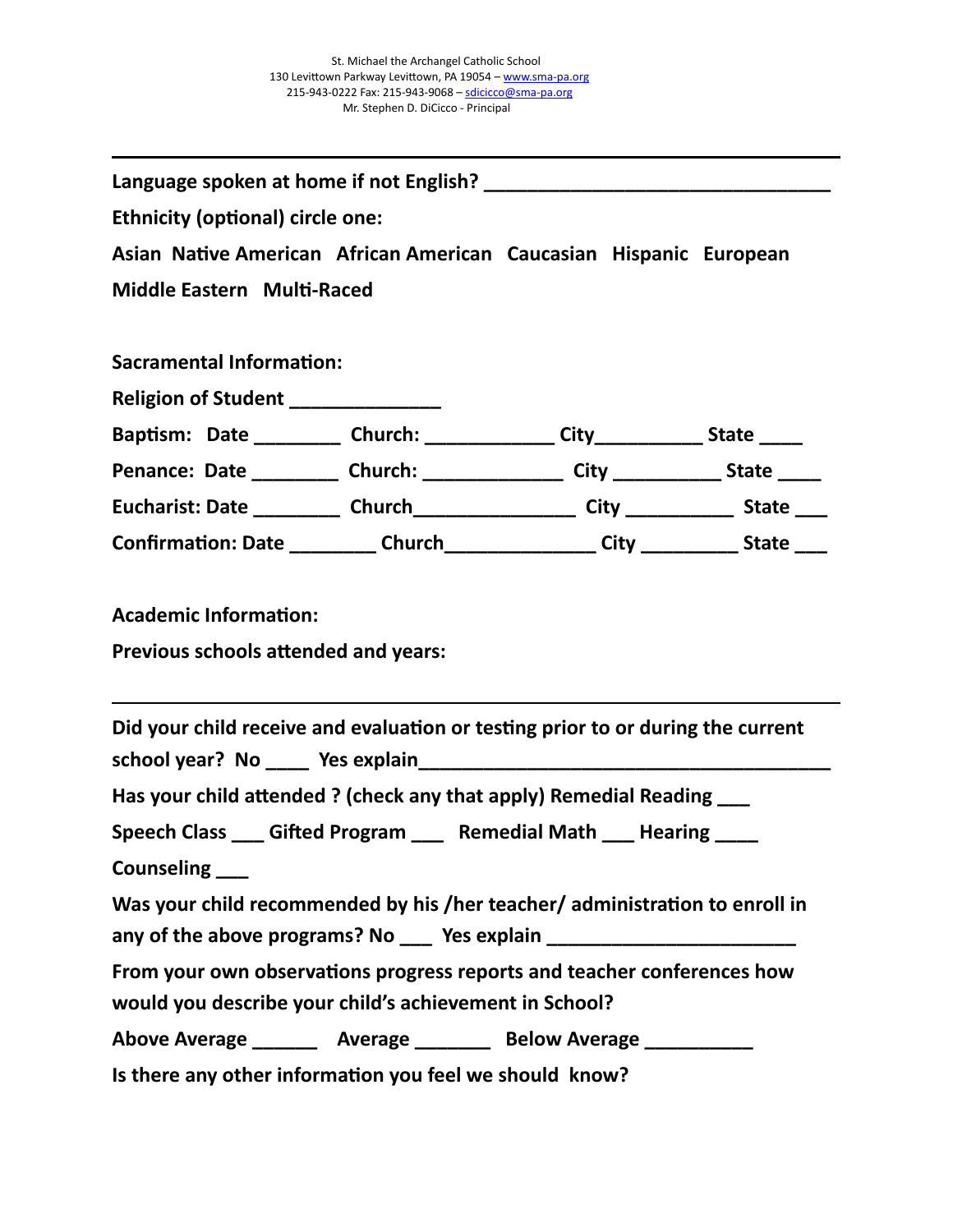## Information for the Tuition Office

| (Circle One)                                                                   |                                                                   |              |
|--------------------------------------------------------------------------------|-------------------------------------------------------------------|--------------|
|                                                                                |                                                                   |              |
|                                                                                |                                                                   |              |
| <b>Street</b>                                                                  | City                                                              | Zip          |
|                                                                                |                                                                   |              |
| Family Status: Registered Parishioner Catholic Non-Parishioner<br>(Circle One) |                                                                   | Non-Catholic |
|                                                                                |                                                                   |              |
| Child's Information: Name                                                      |                                                                   |              |
|                                                                                |                                                                   |              |
|                                                                                | Date & Place of Catholic Baptism:                                 |              |
| $3yr/4yr$ $3yr/4yr$                                                            |                                                                   |              |
| (Circle One)                                                                   | Entering Grade: PreK Full PreK Half Kinder Full Kinder Half Grade |              |
|                                                                                |                                                                   |              |
|                                                                                |                                                                   |              |

 $\mathcal{L}_\text{max}$  , and the set of the set of the set of the set of the set of the set of the set of the set of the set of the set of the set of the set of the set of the set of the set of the set of the set of the set of the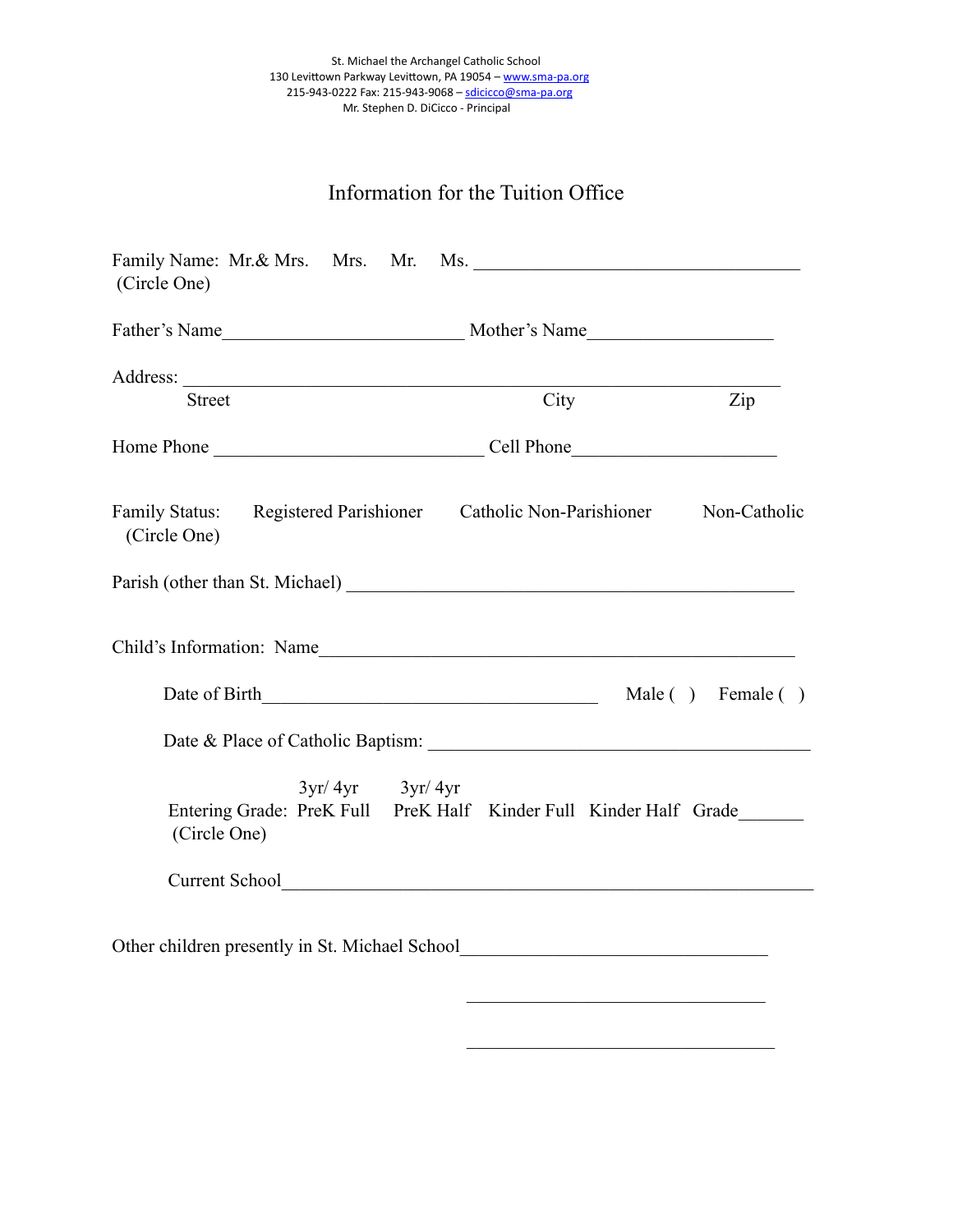# **SMA DEPOSIT / TUITION FORM ST. MICHAEL THE ARCHANGEL SCHOOL LEVITTOWN, PA Academic Year 20\_\_– 20\_\_**

To qualify for the: **\$100.00** PER FAMILY REGISTRATION FEE - Payment must be received at the rectory either by mail credit card or in person by March 11, 20\_\_, along with this signed automatic re-registration form. (After March 11, 20\_\_ the fee is \$125.) (Non-Refundable)

### **SMA REGISTRATION/ TUITION PAYMENTS**

### **I understand we are registered at Saint Michael the Archangel School.**

I will be making the initial payment by August 12, 20\_\_

I understand that the monthly payments will start September 15, 20\_\_ and the last payment is due May 15, 20\_\_

I understand that the tuition for my child/ren must be paid on time each month and must be paid up-to-date for a re-admission card/s to be issued for January 20\_\_

Name(s) of Child/ren Grade 1-8

 $Signature:$ 

Address: \_\_\_\_\_\_\_\_\_\_\_\_\_\_\_\_\_\_\_\_\_\_\_\_\_\_\_\_\_\_\_\_ \_\_\_\_\_\_\_\_\_\_\_\_\_\_\_\_\_\_\_\_\_\_\_\_\_\_\_

 $\text{City/Zip:}\_\_$ 

Phone: \_\_\_\_\_\_\_\_\_\_\_\_\_\_\_\_\_\_\_\_\_\_\_\_\_\_\_\_\_\_\_\_\_\_\_ \_\_\_\_\_\_\_\_\_\_\_\_\_\_\_\_\_\_\_\_\_\_\_\_\_\_\_

N.B. September 30, 20 $\sim$  – After this date there will be absolutely NO REFUNDS of tuition for any reason whatsoever during the remainder of the year.